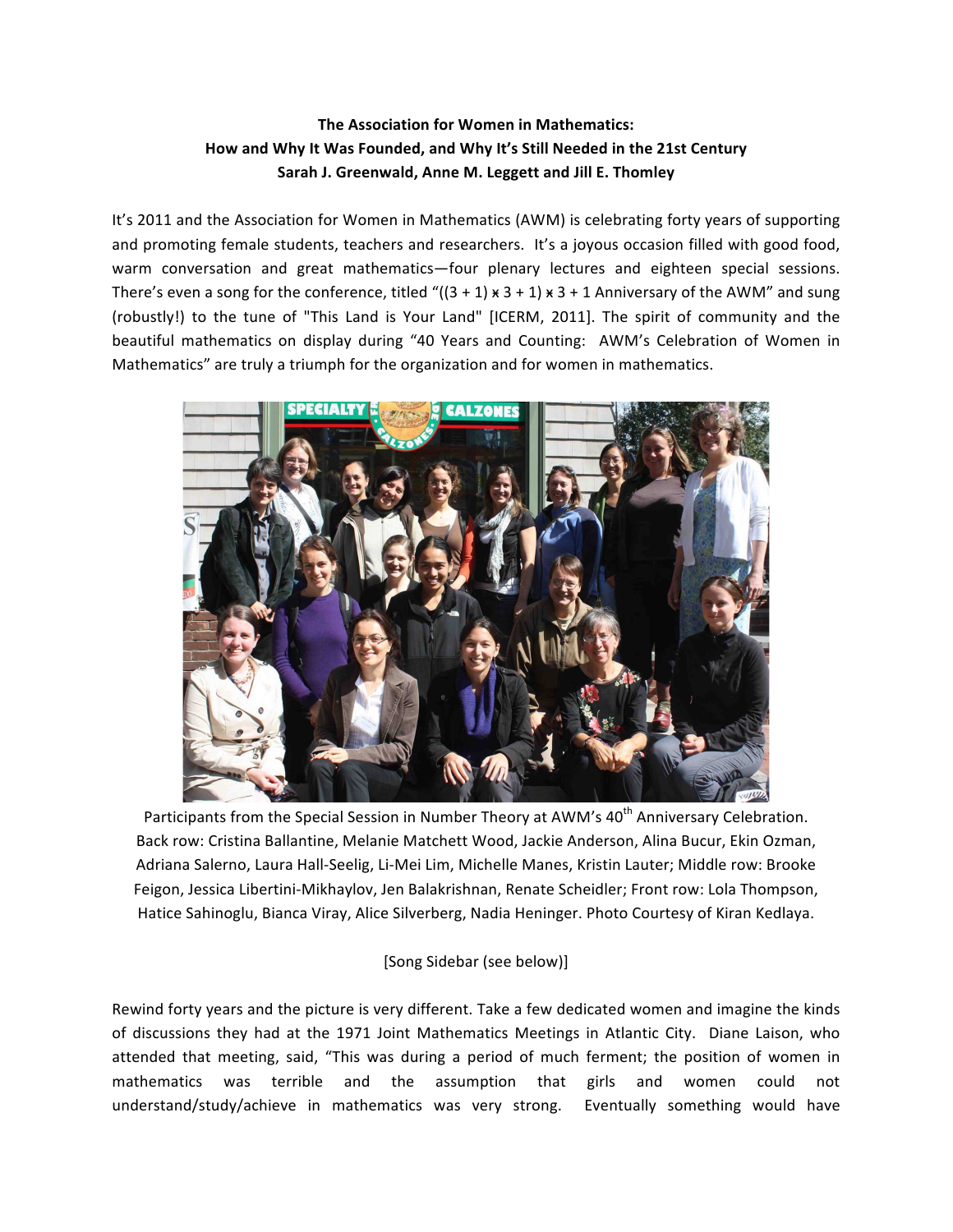happened. But that AWM was founded then and developed into such an important and strong organization is intimately tied to Mary Gray, her incredibly hard work, determination, organizational ability, connections, and smarts" [Laison, 2014]. With Mary Gray at the helm, AWM created a balance in which the organization was just separate enough from the existing structures to have freedom and flexibility, while maintaining an essential connectivity to the broader mathematical community to help achieve its goals.

Others have already written wonderful articles about AWM's activities during its first several decades [Blum; Taylor & Wiegand]. In addition, all 43+ years of past and present issues of the AWM Newsletter are freely available online [AWM, 2014a] to both members and others, thanks to a generous donation by past AWM president Jean Taylor to digitize years 1971–2005. So we will focus on how and why AWM was formed and the active role it continues to play in the lives and work of girls and women. We'll give some examples of how events and programs with their origins early in the history of AWM have led to new programs begun in the 2010s. To understand fully the emergence of AWM and its interconnections with the mathematical community and society, we'll look back and reflect on how the advancement of the organization, and of women in mathematics in general, grew in tandem with changes in the overall status of women in the United States.

### **The First Wave**

It all began in the mid-1800s with the formal organization of the women's suffrage movement. In 1848, a small group of women in the village of Seneca Falls, New York, placed a notice in their local newspaper for "A Convention to discuss the social, civil, and religious condition and rights of Woman" [National Parks Service, 1994]. Among the leaders of this group were well-known abolitionists Elizabeth Cady Stanton and Lucretia Mott, who brought with them years of experience in advocating for social change. Eight years earlier, Mott and other women who had been sent as official representatives of the American Anti-Slavery Society to the World Anti-Slavery Convention in London had not been allowed to participate; this refusal planted the seeds for the later gathering. On the first day of the Seneca Falls Convention, organizers were surprised to find that that their small notice had drawn a crowd of about three hundred people, forty of them men, including former slave and charismatic speaker Frederick Douglass. By the convention's closing sessions, a hundred women and men had signed the Seneca Falls Declaration. Although the word "feminism" would not be widely used in the United States until about a hundred years later, most historians today believe that Seneca Falls began the first wave of feminism in the United States. Similar movements were taking place in Canada and Great Britain. Advocates of women's suffrage saw the ability to vote as the first step in breaking down social and legal barriers faced by women at the time, preventing full expression of reproductive rights, equal access to education, and entry into professions that had traditionally been denied to them. Despite enormous backlash and opposition over the next seventy-two years, the hard work of the suffragists culminated in 1920 with the ratification of the 19<sup>th</sup> amendment to the Constitution, which granted women the right to vote. Sadly, only one signer of the original declaration lived long enough to enjoy the heady experience of voting for the first time.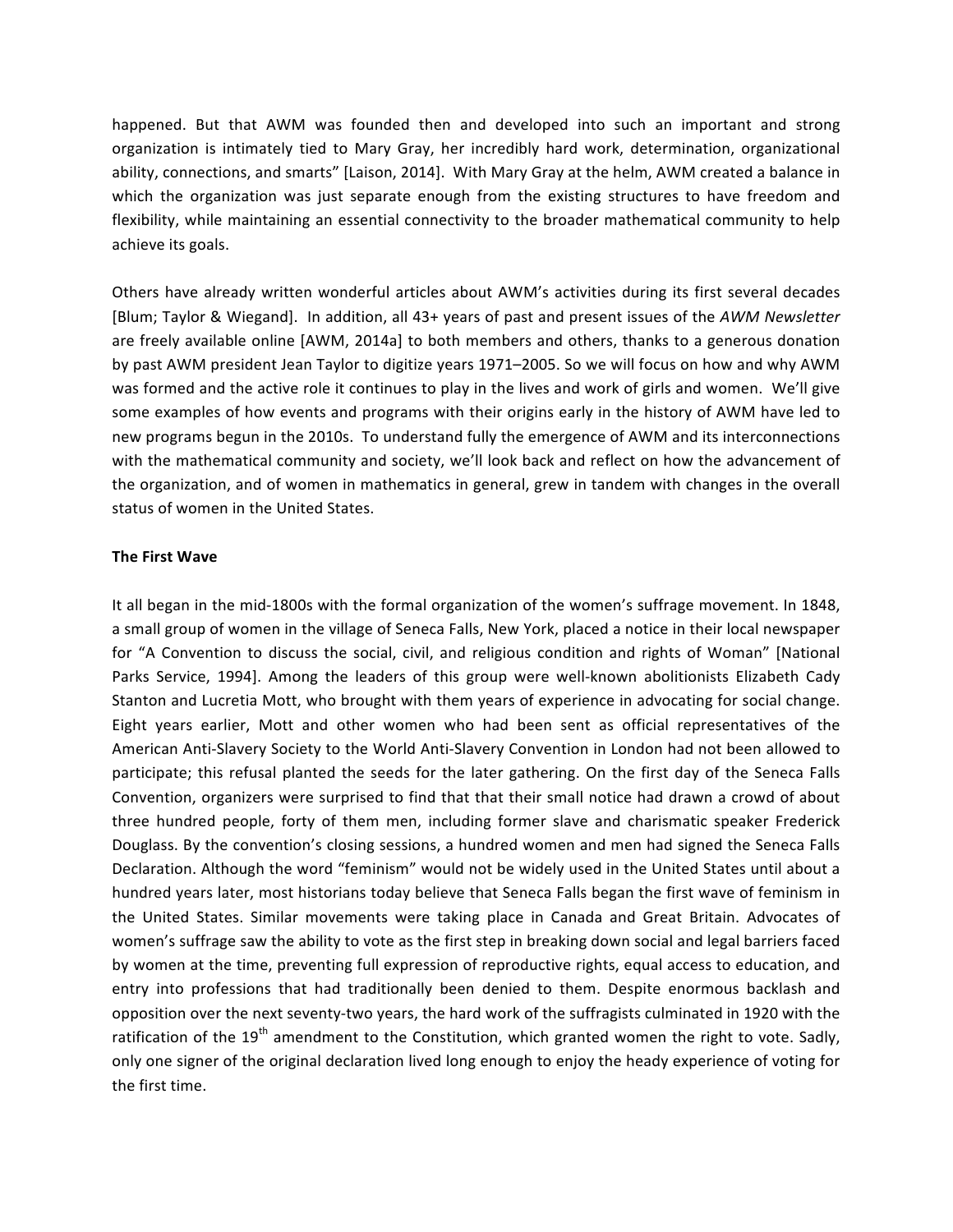While women had to wait more than seventy years from the time of the 1848 declaration for the right to vote, there were many successes for women before that critical victory, including some in mathematics. The first PhD received by a woman in the United States in any discipline was awarded in 1877, about two years after mathematician Sophie Kowalevski received one of the first doctorates earned by a woman in the modern era. Nine years later, Winifred Edgerton Merrill was the first woman to earn a PhD in mathematics in the U.S., from Columbia University. Between 1886 and 1900, just about a dozen math PhDs were awarded to U.S. women. Other women, including Christine Ladd-Franklin, made inroads and overcame barriers, even when they were not formally recognized until later. Ladd completed all of the requirements for a PhD in mathematics at Johns Hopkins University in 1882, about four years before Merrill's degree, but the university's overly conservative trustees were unwilling to set a precedent by granting a PhD to a woman [Jacob, p. 4]. Although Ladd-Franklin's thesis was published in 1883, she received her degree in 1926, 44 years late!

Women's colleges such as Wellesley and Vassar educated and employed women mathematicians, preparing new generations of women who would go on to work or earn advanced degrees in the next several decades. Women were also active in the professional sphere of mathematics. For example, the registration records of the 1893 International Mathematical Congress held in Chicago show that four of forty-five participants were women, namely Vassar professor Achsah Mely and three graduate students [Green & LaDuke, 1989, p. 382]. When the Mathematical Association of America was founded in 1915, 12% of its charter members were women [op.cit., p. 384]. The increase in educational opportunities for women and the greater participation of women in professional mathematics activities in the late 1800s and early 1900s are reflected in the growth of the number of U.S. women earning PhDs in mathematics through the  $1930s$  [Murray, p. 5].

### **A Trough**

World War II significantly changed the social and professional landscape within the United States, even before Pearl Harbor and the country's formal entry into the war. Many women entered the workforce for the first time. Others who were already working, including minority women in traditionally female service industries, had the opportunity to move into higher-paying jobs that had previously been held by men. This was also true in mathematics, where women, including some who had been barred from academic positions by anti-nepotism rules, were hired by mathematics departments to replace absent male faculty. Women continued to pursue graduate degrees in mathematics at this time, though in somewhat smaller numbers than in the 1930s. In 1943, Euphemia Lofton Haynes became the first minority woman known to have earned a PhD in mathematics in the U.S. For a few years after the war, the influx of former servicemen taking advantage of the GI Bill continued to provide faculty jobs for women in mathematics, even with the return of their male colleagues. Despite a robust post-war economy, a slowing or even reversal of many of the gains U.S. women had achieved was underway, against the backdrop of the emerging Cold War and the McCarthy-led zealous campaign against Communism. By the 1950s, the "American ideal" was increasingly a gender dichotomy in which men were the financial providers, while women stayed out of the paid workforce to care for homes and children. From the earliest levels of elementary school through the highest ranks of government and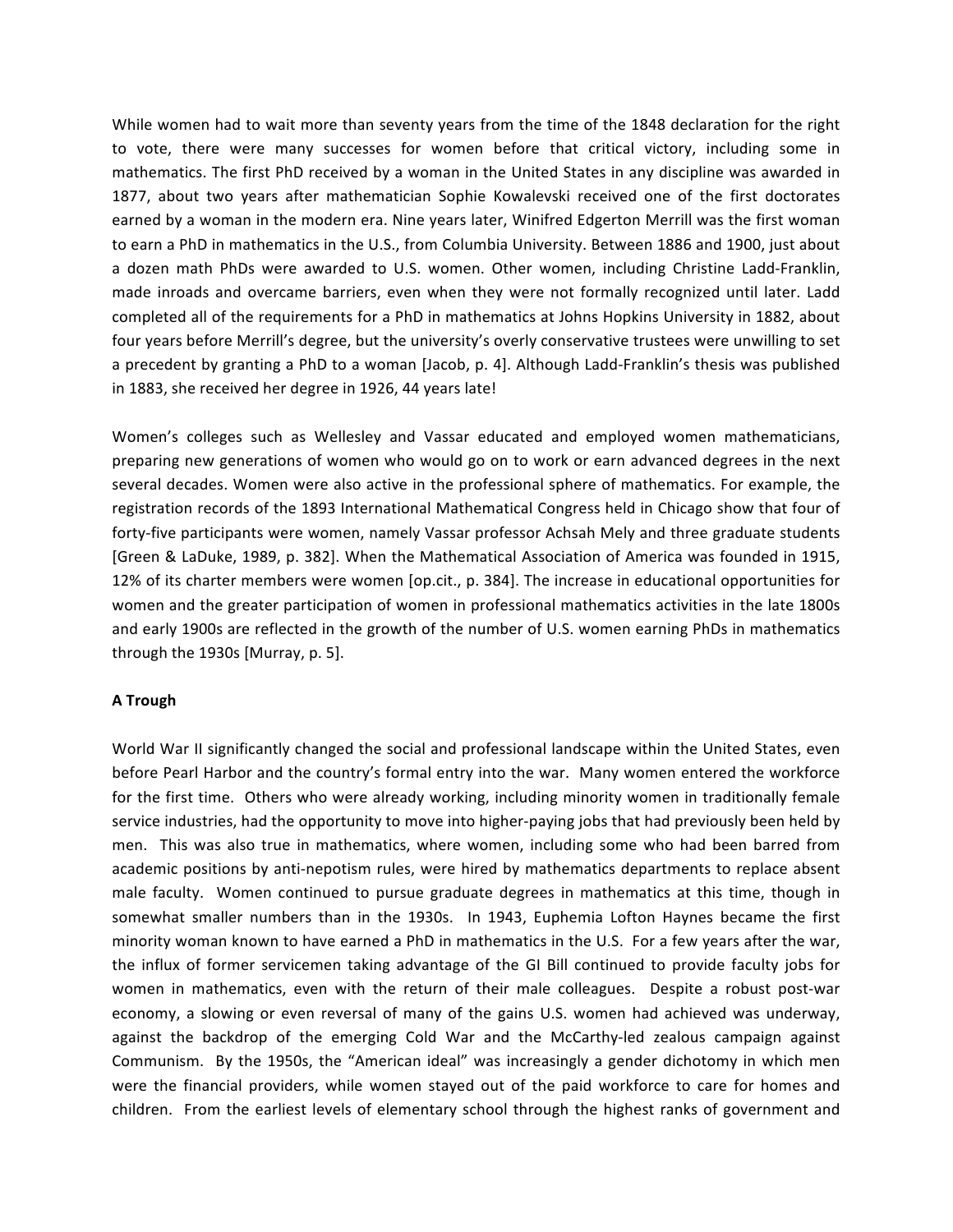industry, girls and women were routinely discouraged from pursuing either higher education or careers. The broad cultural permeation of these ideas was especially damaging. At the same time, the field of mathematics, which had played a significant role in the war effort, continued to grow in power and prestige [Murray, p. x]. Furthermore, teaching became a higher-status career than it had been in the past [Rury, p. 41], which attracted more men to its ranks. The percentage of all mathematics PhDs earned by women in the 1950s was about half of what it had been in the 1940s, and roughly a third of the share in the decades from 1910 through 1939 [Murray, p. 5] (see graph below).

As the 1960s began, the socially acceptable paths open to women reflected the narrowing of scope of the 1950s. For many, the expectation was that they would marry shortly after finishing high school, start families, and devote their lives to homemaking and other unpaid "feminine" pursuits. Even so, more than one-third of women over the age of sixteen were working or looking for paid work in 1960 [Mandelson, p. 4]. These women typically earned less than men and were often denied advancement. In December 1961, President John F. Kennedy established the President's Commission on the Status of Women to examine workplace issues and legislation relating to women in the workforce. What is now commonly referred to as the Peterson Report, issued by the commission in 1963, gave recommendations on topics such as equal opportunity, affordable child care, and paid maternity leave. New legislation and rulings followed, including the Equal Pay Act of 1963 and the Equal Employment Opportunity Commission's 1968 ruling that prohibited gender-segregated job advertisements. Other entities also established similar groups to address the needs of their constituents. Some of these issues remain (consider affordable child care and paid maternity leave), but many changes did occur—not quickly enough perhaps, but changes were made. Witness the upward trend from the 1950s in the graph that follows.



Data Source: National Science Foundation and Murray, pp. 4-5.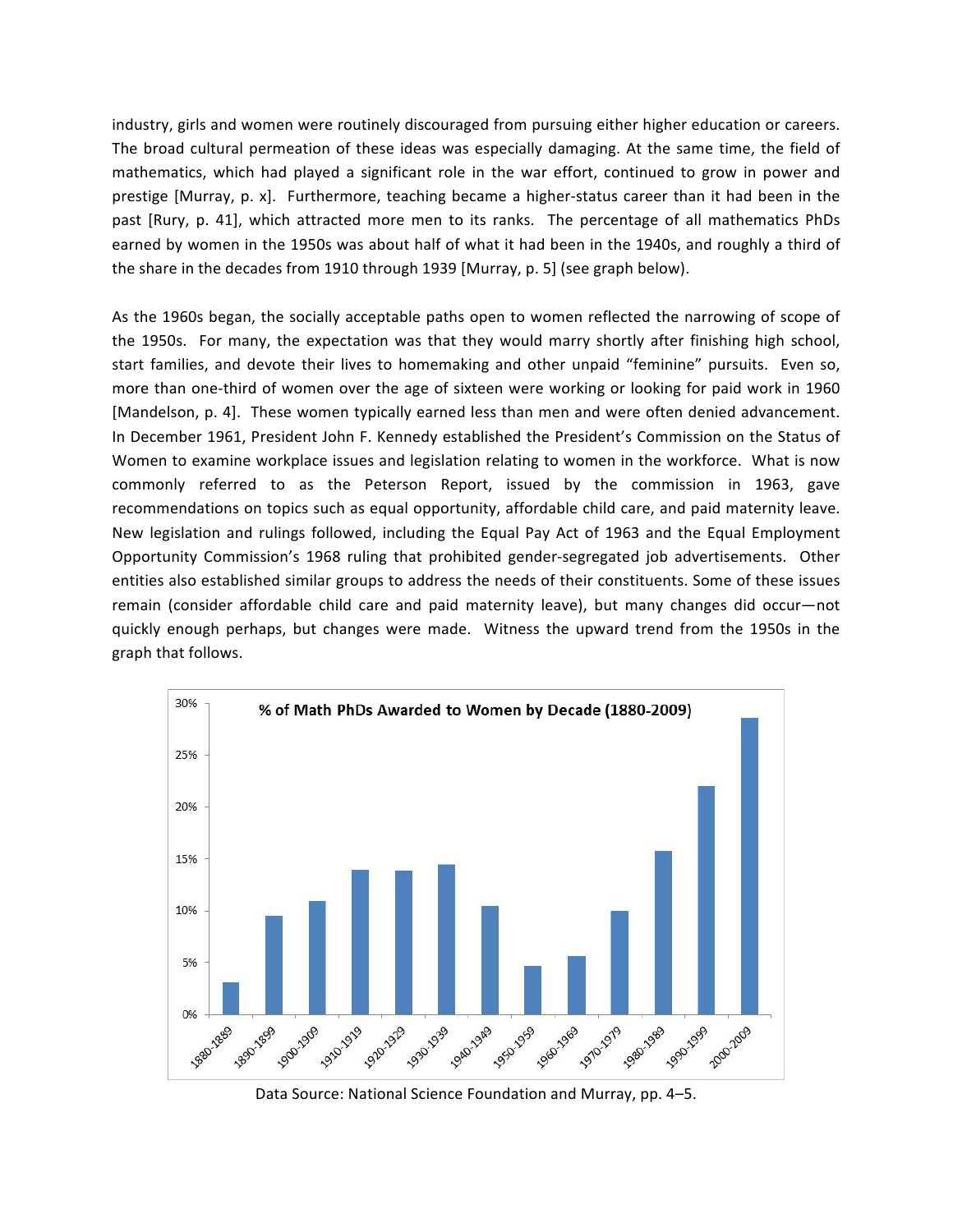#### **The Second Wave**

During the late 1960s and the early 1970s, the second wave of feminism surged—with good reason. As with the first wave of feminism, its emergence was both in parallel to and in collaboration with other groups concerned with rights and social change, including the anti-war movement, the civil rights campaign, and the activist "New Left" political ideology, with whom it shared overlapping philosophies and goals. Notably, the Society of Women Engineers (SWE) had been formed in 1950, and the organization was growing in prominence in the 1960s, demonstrating the viability of women's professional organizations. Similar forms of activism appeared within the mathematics community. An organization known initially as Black and Third World Mathematicians began meeting in January 1969; it was formally organized as the National Association of Mathematicians (NAM) in 1971 [Williams]. That same year, AMS created the Committee on Opportunities for Disadvantaged Groups to address civil and gender rights, though some became frustrated with its lack of progress [Pitcher, pp. 291–293]. In the late 1960s, groups of women mathematicians began meeting in the Boston area; many members of this "Boston mafia," including especially Alice T. Schafer, were early members of AWM.

The Mathematics Action Group (MAG), which began meeting by the end of the 1960s, was especially important in the history of AWM's founding. MAG was concerned about the militarization of mathematics and the lagging achievement of both civil and gender rights in our society. Numerous people involved with MAG would later become active in AWM: these included Joanne Darken, Chandler Davis, Mary Gray, Judy Green, Diane Laison, Lee Lorch, Harriet Lord, Gloria Olive, Francoise Schremmer, Annie Selden, and Ruth Silverman [Kenschaft, p. 131].

Several of these early AWM members got their start in activism outside the mathematical community in the civil rights movement. In the 1940s and 1950s, Lee Lorch worked for housing rights in New York City and school desegregation in Little Rock, Arkansas, and he served as an official in a local Arkansas chapter of the National Association for the Advancement of Colored People (NAACP). As a result, he was subjected to retaliation that led to much personal sacrifice for him and his family. With no options left for jobs in the United States, Lorch moved to Canada, although he remained active in mathematical organizations that were U.S.-based, including AWM. Joanne Darken, who was instrumental in the founding of AWM, participated in a Congress for Racial Equality (CORE) project to register black voters in Louisiana during the summer of 1964. This was dangerous work that required both commitment and dedication—one night Darken's car was even shot at while she was driving [Frystak, p. 188]. Darken noted: "It's been said that the Civil Rights Movement served as an inspiration for the Women's Liberation Movement, and being personally involved in the former likely heightened my consciousness re the latter" [Darken, 2014]. Diane Laison, another early AWM member, participated in the 1965 civil rights marches from Selma to Montgomery. The interconnections among different kinds of activism go both ways. For Mary Gray, who was involved in the civil rights and anti-war movements during the 1960s, work with MAG and then AWM led her to broader human rights advocacy in the years that followed. 

#### **A New Organization: AWM**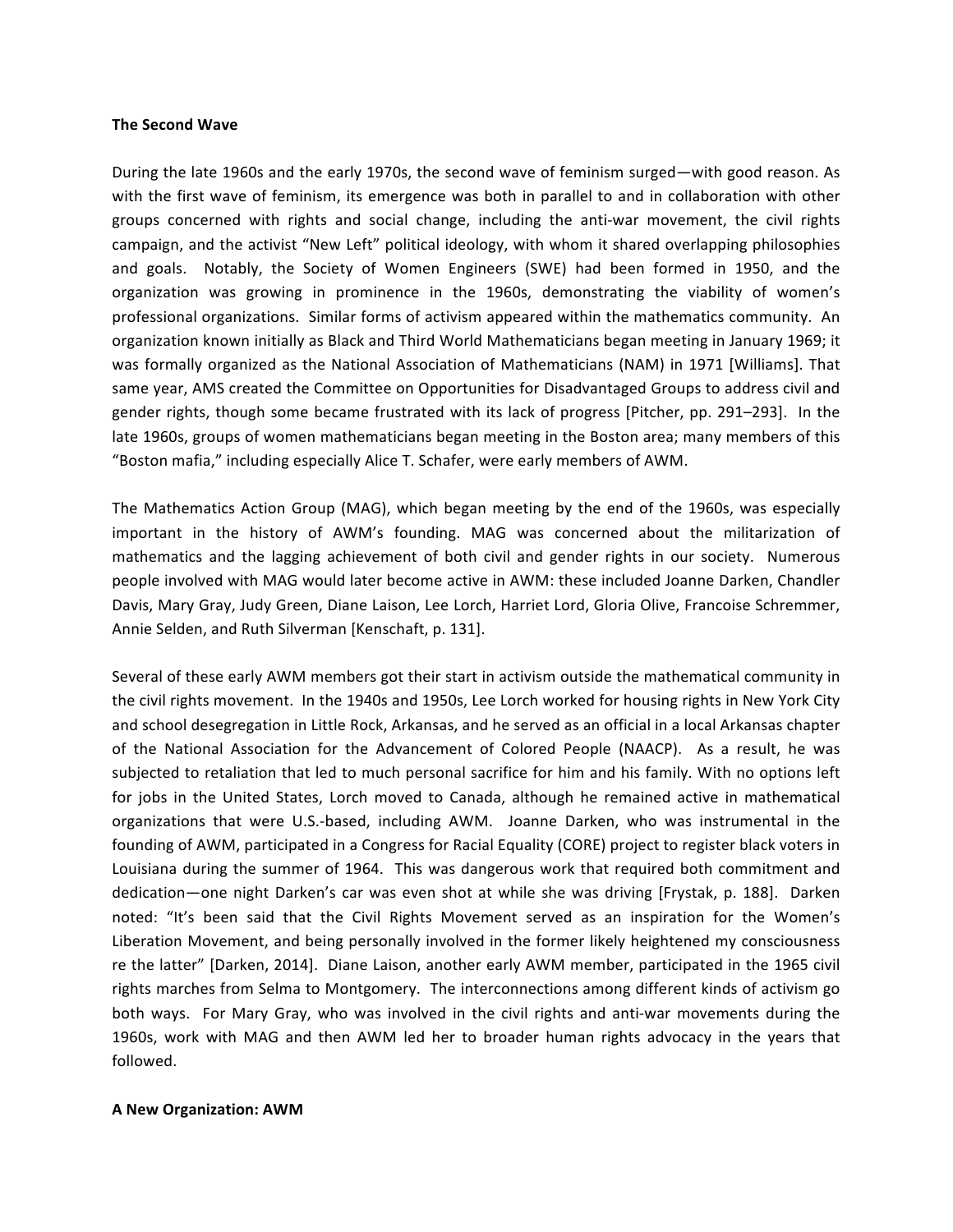At a 1971 meeting of MAG in Atlantic City, Joanne Darken stood up and suggested that those who were interested in women in mathematics stay and meet afterwards—and that's how the organization began. Of course, it was not quite that easy. The people who stayed did so "against the advice of the male chair of the MAG meeting" [LaDuke et al., p. 11]. We don't know why the chair objected. Maybe he thought a new organization with a feminist focus would weaken MAG. However, we think it's more likely that no matter how activist MAG was and how open it was to women's rights, in the early seventies it was simply still expected that leaders were male. As Mary Gray noted, "We all got tired of licking envelopes while men took leadership roles" [Gray, 1991, p. 7]. We asked Darken to comment on her motivation and initiative to rise up and organize what would become AWM, and she recalled:

The women's movement was underway, and I'd had my share of the sort of experiences *(in mathematics and out)* that motivated the movement. I don't believe I went to Atlantic City with the idea of proposing a caucus, and I don't remember anything specific at the session to inspire it. But at that time comments and implications that would now be regarded as offensive were common so it's very likely I heard something there that reminded me women were not held in high esteem in the mathematics community. Uniting for change was an idea whose time had come, or perhaps was a little overdue. [Darken, 2014]

Darken's call to action was a pivotal moment in AWM's founding, but Mary Gray's innumerable contributions powered the impetus. Many AWM members, including Lenore Blum, Joanne Darken, Judy Green, Diane Laison and Annie Selden, specifically attribute the founding and success of the early organization to Gray, the first president, who Blum calls "the mother of us all" [Blum, 1991].



Mary Gray, 1966. Paul R. Halmos Photograph Collection.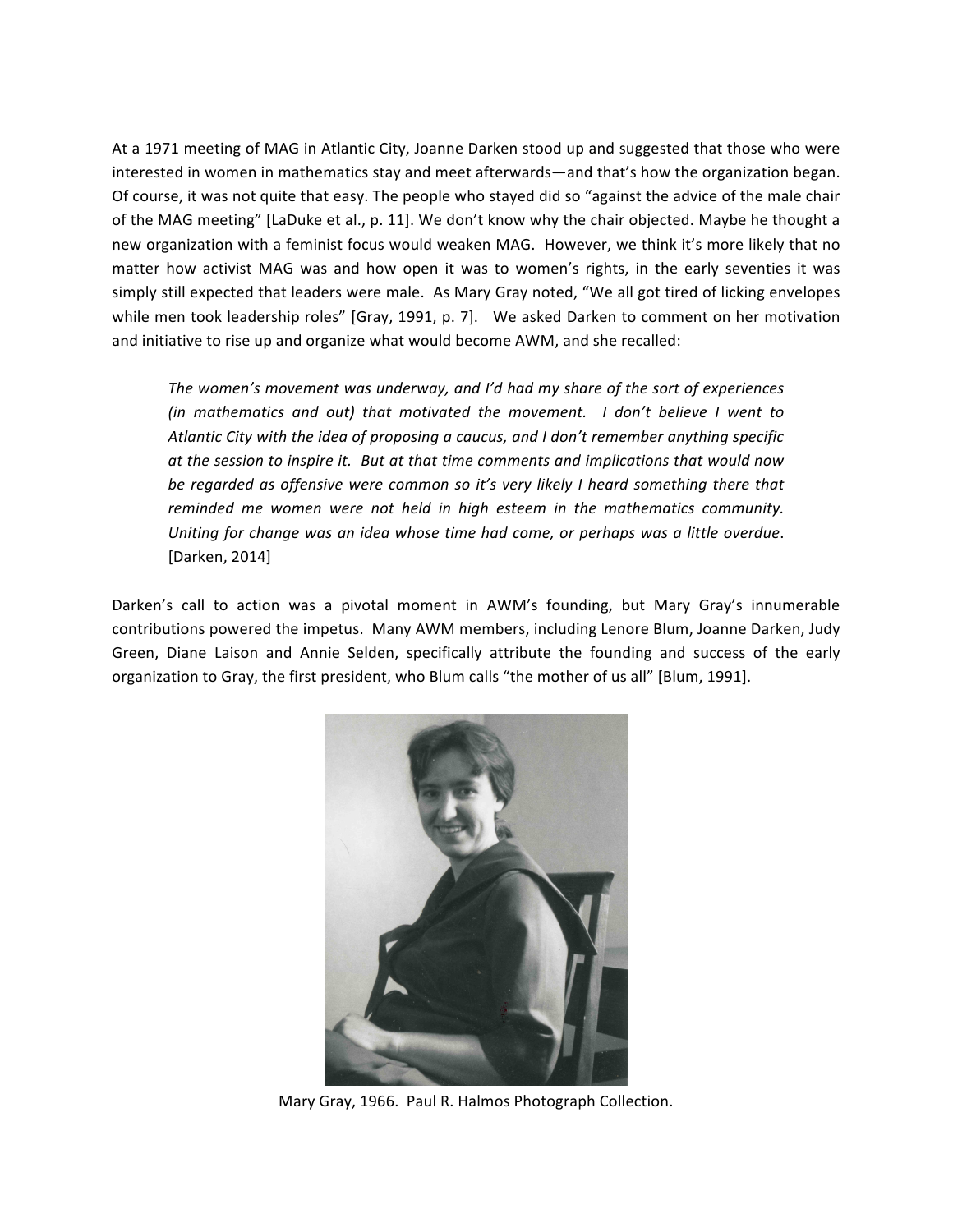The pioneers of AWM made a conscious decision to create an independent organization outside of the governance structures of the larger established professional societies such as the American Mathematical Society (AMS) and the Mathematical Association of America (MAA). Just a couple of years before, in 1969, AMS members had rejected action on certain kinds of political and social issues and reaffirmed a focus on mathematics scholarship and research [Pitcher, pp. 300–303]. Also, at the time many people felt that the AMS was under the control of the white male establishment. Concurrently, advanced study and research were not major concerns of the MAA, which focused instead on the collegiate field [Jones, p. 10], so existing under the purview of the MAA would have allowed the powersthat-be in the AMS to suggest that AWM was "just those teachers." Thus neither the AMS nor the MAA seemed like a proper home for AWM. The advantages of forming an independent association outweighed the challenges of doing so.

The difficulties that women in mathematics had faced over the years provided ample motivation for AWM to succeed in meeting those challenges. Mary Gray said of this choice, "I realized that AWM as a separate entity would have a struggle to be taken seriously, but I figured we would just keep pushing.... It prompts me to say that Lee [Lorch] certainly was an encouraging force in the early days of AWM. I am sure his decades of experience with AMS lack of action on minority issues was helpful to me in seeing why we had to do it on our own" [Gray, 2014]. Despite both legal and social advances in the 1960s, many barriers to women's advancement in mathematics still existed, including nepotism rules and exclusionary or patronizing attitudes expressed by male colleagues. It was rare to find a woman acting in a significant leadership role in the AMS at that time, or receiving major recognition for her mathematical accomplishments [Green & LaDuke, 1989, p. 393]. As a self-governing group, AWM gave women in mathematics new opportunities to serve in professional roles of responsibility and authority within the community, along with a chance to have a voice in the direction and activities of the organization. The *AWM Newsletter* provided an independent forum for disseminating ideas which might not otherwise have appeared in print. Mary Gray edited the newsletter for the first few years, starting with the inaugural issue in May 1971, when the organization was just a few months old. Panels at meetings, whether local, regional or national, were another outlet for the discussion of important issues. And the eldest of we three writers recalls the simple pleasure felt by women mathematicians, who were often isolated in their departments, in spending time with other women at mathematical meetings.

### **Separate but Connected**

However, in no way did AWM try to distance itself from the other professional societies—quite the opposite. While AWM wanted to maintain its autonomy, it also desired to be accepted in the broader mathematical community as a professional society, not just as a mathematical "consciousness raising" group. Thus AWM built on previous ties of its leaders and membership and developed new relationships within that larger community, in part to help build its professional reputation. For example, just a month after its inception, in February of 1971 the new organization was included in the "News Items and Announcements" section of the *Notices of the AMS* [p. 334] as the Association of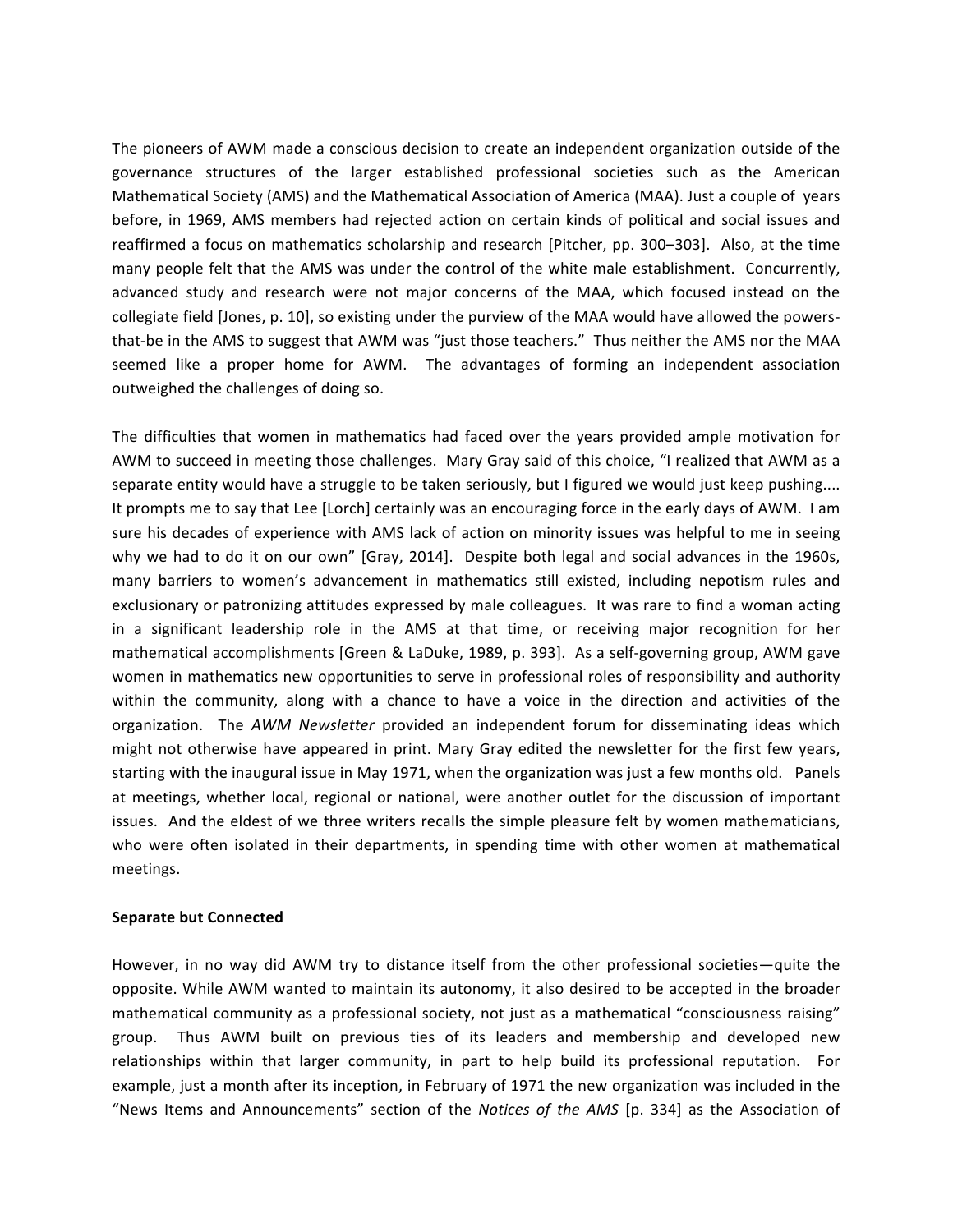Women Mathematicians. (It was Lee Lorch who suggested that the name be changed to the Association for Women in Mathematics, to be more inclusive to a broader audience, in particular to make it easier for men to consider joining; this was soon accomplished.)

NEWS ITEMS AND ANNOUNCEMENTS

# NATIONAL MEDAL OF SCIENCE WINNERS

The White House has announced the winners of the National Medal of Science for 1970. This award, which was established in 1959, is presented annually for distinguished achievement in science, mathematics, and engineering. Among the nine recipients of the award was Professor Richard D. Brauer, Harvard University, for his development of the theory of modular representations.

ASSOCIATION OF WOMEN MATHEMATICIANS

 $\mathcal{D}^{\mathfrak{t}}$ APP

Te

A new organization, the Association of Women Mathematicians, has recently been formed. Membership is open to all mathematicians, regardless of  $sex$ ,  $Dues$ are two dollars annually. Further information may be obtained by writing to  $P_{T_0}$ . fessor Mary W. Gray, Department of Mathematics and Statistics, the American University, Washington, D.C. 20016.

*Notices of the AMS*, February 1971, p. 334

Whether or not its goals were accepted in full (and often they were not!), AWM was quickly recognized and supported by the community in important ways. Mary Gray acknowledged the assistance of AMS staff members, especially Hope Daly, during the early years of the organization. (In fact, Daly remained a valiant supporter of AWM until her retirement, and the Meetings Department of AMS has continued that support through the present day.) Beginning in August 1972, AWM's business meetings and panel discussions were regularly listed in the meetings program in the *Notices of the AMS* [p. 222]. An AWM panel on part-time positions held at that year's summer meeting wasn't specifically mentioned in the *Notices*, but in November 1972 [p. 344], the AWM events at the January 1973 conference, its business meeting and a panel on employment and affirmative action, were listed. The first mention of AWM in the *MAA Monthly* appeared within a report on an August 1971 MAA panel on women in mathematics [November 1971, p. 1049]. The Philadelphia Chapter of AWM authored an article in the October 1973 issue [pp. 903-904]. Announcements of upcoming AWM meetings began in the October 1974 issue [p. 944]. In 1974, AWM sponsored two panels at the Vancouver meeting of the International Congress of Mathematicians (ICM), one on the status of woman mathematicians around the world and the other on women mathematicians and employment in North America [AWM Newsletter, September 1974, p. 1].

As AWM grew, imagine the letters between Mary Gray and Alice Schafer, exchanging hopes and ideas. In a December 28, 1973 letter [Wellesley College archives], Mary Gray acknowledged the importance and challenges of obtaining and staffing a well-placed independent informational table at conferences. She also explained that AWM had shared tables with MAG at earlier meetings. According to the January 1974 *AWM Newsletter*, the organization had its own table at the January Joint Mathematics Meetings, thanks to the work of Eleanor Palais. AWM's newsletter became increasingly important for keeping the organization's members both informed and connected [Greenwald, 2012]. In the words of past president Lenore Blum, "The *Newsletter* has since become the very embodiment of the AWM. From the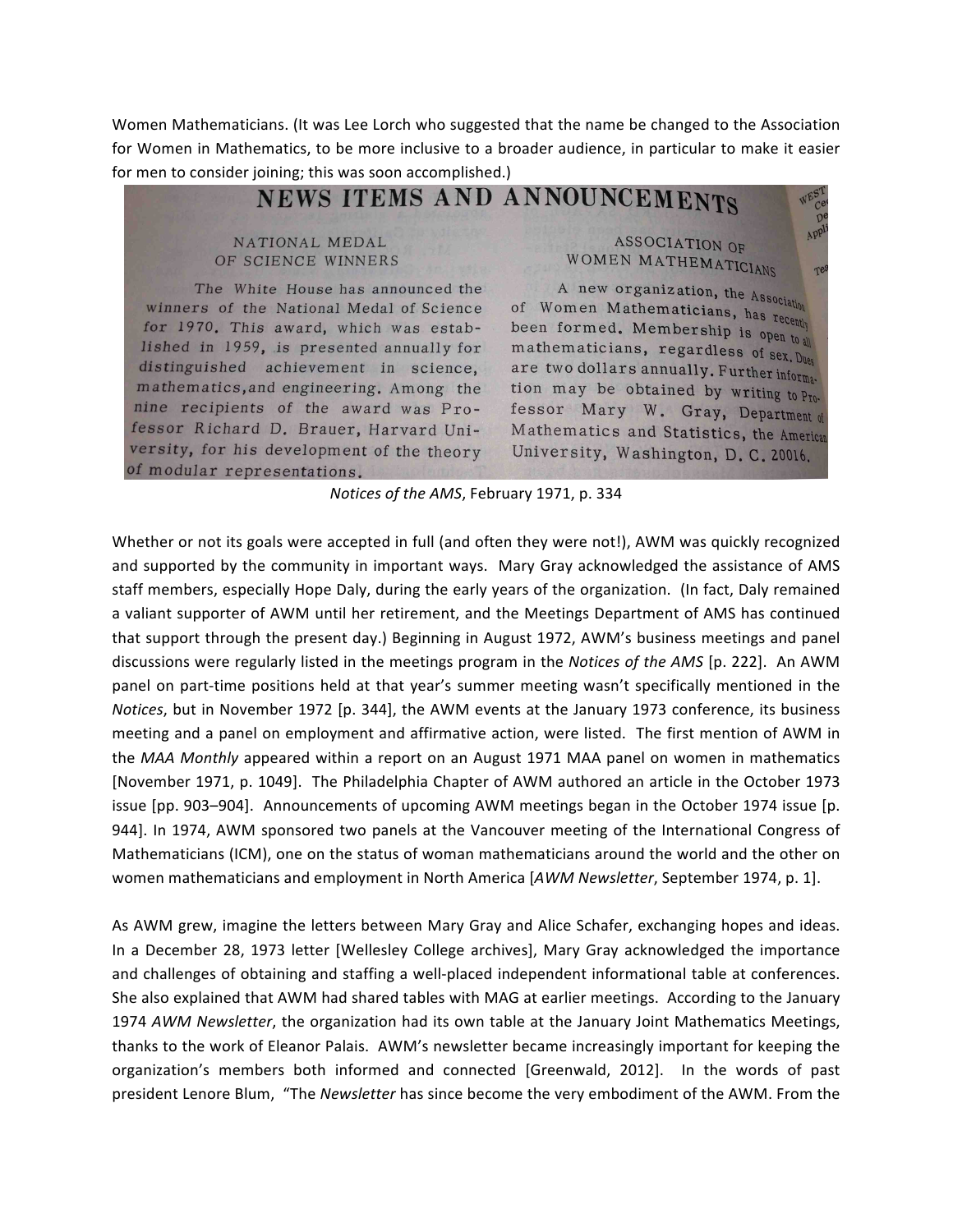start, it was our forum for discussing the role of women in mathematics, for exposing discrimination, for exchanging strategies, encouraging political action and, affirmative action, for informing, supporting, honoring, and of course, for job listings (which first appeared in the February 1972 issue). It has been our key linkage with each other..." [Blum, 1991].

## **AWM Comes Into Its Own**

AWM grew rapidly. Under the leadership of second president Alice T. Schafer, it was legally incorporated in 1973 and received tax-exempt status in 1974. Concurrently, the efforts of AWM and MAG members resulted in important changes in AMS legislation and attitudes about discriminatory practices. For example, in 1973 the AMS Council endorsed a resolution about equal opportunities for women [Pitcher and Bateman, 1973, pp. 660–661]. Diane Laison introduced several resolutions at the 1973 Business Meeting for discussion in 1974: "After a year of debate and a spirited floor fight, there was a substantial victory for AWM (as well as a victory for MAG, which helped birth AWM), contributing significantly to the pressure for change in the AMS" [Laison, 2014]. Members at the 1974 Business Meeting strengthened a resolution on discrimination and thus endorsed "its categorical opposition to discrimination against mathematicians in matters of hiring, promotion, termination, tenure, and salary on the basis of race, sex, politics, religion, ethnic origin, age, or other non-professional characteristics" [Pitcher and Ross, 1974, p. 656]. While this statement may be quite commonplace today, at the time it was groundbreaking. The AMS members at the business meeting also put their money where their mouths were by approving the suggestion that the society provide loans to people who needed financial support to pursue discrimination lawsuits.

In 1976 AWM's legitimacy was further recognized when it became an affiliate member of the Conference Board of Mathematical Sciences (CBMS), after a process that was more extended than anticipated. What was the holdup? Although AWM had originally applied for CBMS membership in 1974 and had been accepted by the AMS and most of the other CBMS member societies, the MAA became concerned when the Midwest Category Seminar applied for affiliate membership in January 1975 and was also accepted by the AMS. Not until criteria for admission of affiliate members were created did the MAA vote to accept AWM; MCS did not meet the criteria. We are inclined to believe that MCS's application to CBMS was made to cause difficulties for AWM, because in spirit (as expressed later in the criteria), CBMS was never intended for organizations with regional missions. AWM members also achieved recognition in peer organizations. For example, Mary Gray became the second female vice president of the AMS in 1976; the first had been Charlotte Angas Scott in 1906—a gap of exactly 70 years.

### **Success Engenders Success**

How do organizations enact change? With widespread recognition of AWM, advocacy became easier and more effective. AWM members envisioned a better future, and its grassroots efforts and action programs were designed to increase the participation of girls and women in mathematics, as well as to achieve greater recognition for the significant work done by women in mathematics. The organization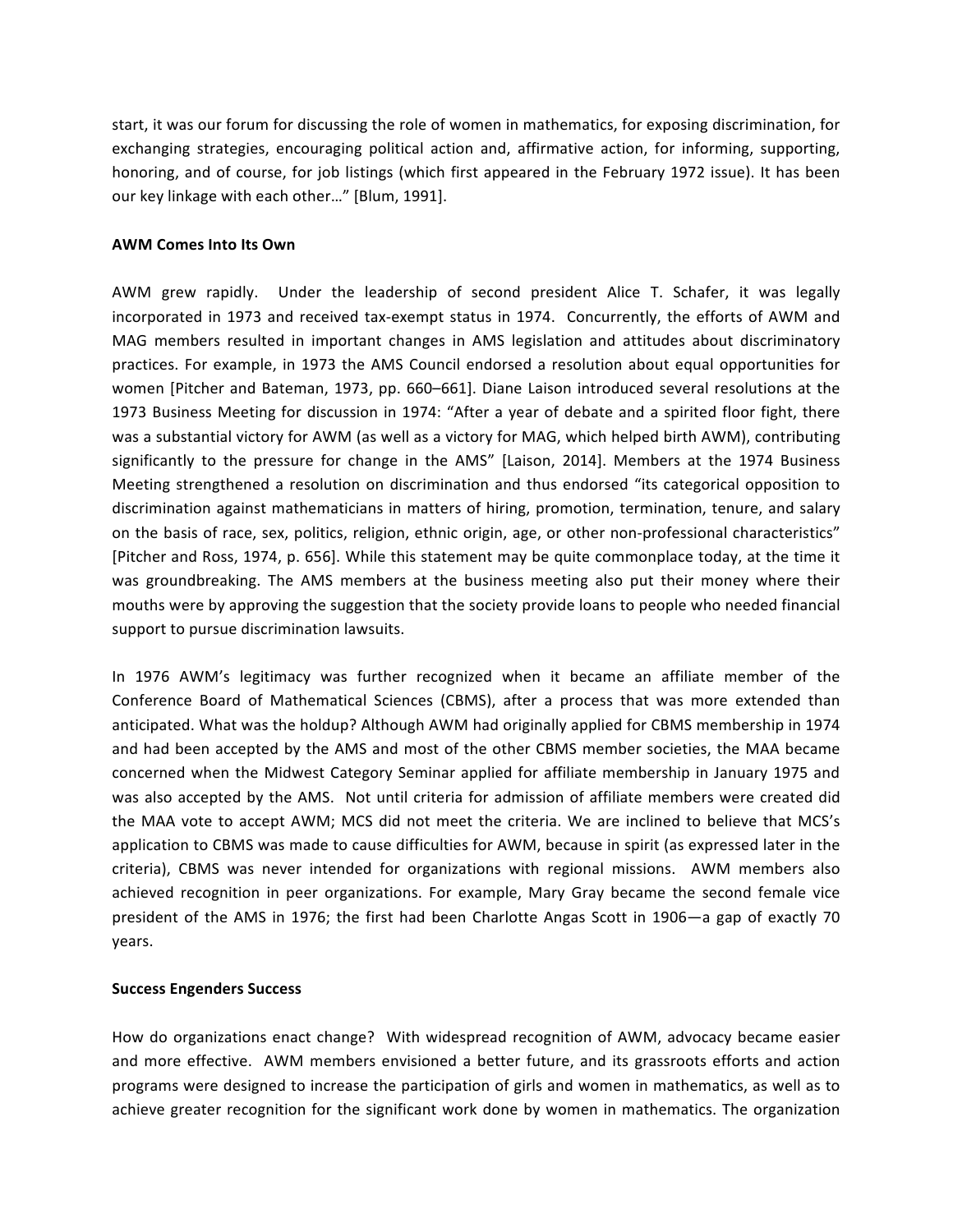was able to celebrate and raise awareness of women's accomplishments in many ways that were readily recognized within the mathematical community. At the same time, it responded to the new and changing needs of girls and women within the professional community and beyond.



How much of the victories for women in mathematics were due to AWM? Judy Roitman noted that "This is a false question... The AWM is the expression in the mathematical community of the broader feminist movement ... But without the AWM or some similar group (and I think it was an act of brilliance to form it outside of the existing mathematical organizations rather than a caucus within...) the changes for women would have been fuzzier and less specific, driven by affirmative action necessities (which are pretty minimal) and vague changes in public perception, and not directed by our own understanding of what has to be done" [Blum, 1991].

For example, although women's participation and recognition were improving by the late 1970s, not many women were invited to deliver major lectures at important meetings. Measures were needed to encourage selection committees to be more attentive to the inclusion of members of underrepresented groups, but this campaign promised to be a lengthy one. At the 1978 ICM over five hundred people attended a special meeting called by AWM to protest the absence of women speakers [Blum, 1991]. Rather than wait for what did prove to be glacial change (it wasn't until 1990 that Karen Uhlenbeck delivered the second ICM plenary lecture by a woman—a 58-year gap from Emmy Noether's 1932 lecture) in 1980 AWM inaugurated the Emmy Noether Lecture series at the Joint Mathematics Meetings (JMM). What an achievement for a nine-year-old organization! This wonderful lecture series, now in its fourth decade of honoring women for their "fundamental and sustained contributions to the mathematical sciences" [AWM, 2014b], has showcased the work of eminent women mathematicians in a wide range of fields. A commemorative booklet called *Profiles of Women in Mathematics:* The Emmy *Noether Lectures* was published in 1994 to celebrate the depth and breadth of the work and lives of the early lecturers (an expanded version is now available online). That year also marked the beginning of an international Emmy Noether Lecture series, to be delivered at the ICM. Originally an ad-hoc lecture, with the presenter chosen jointly by AWM and European Women in Mathematics (EWM), it soon became a temporary plenary lecture of the ICM. In 2010 it was officially approved as a permanent plenary lecture, now called the ICM Emmy Noether Lecture, with the speaker to be chosen by the International Mathematical Union (IMU).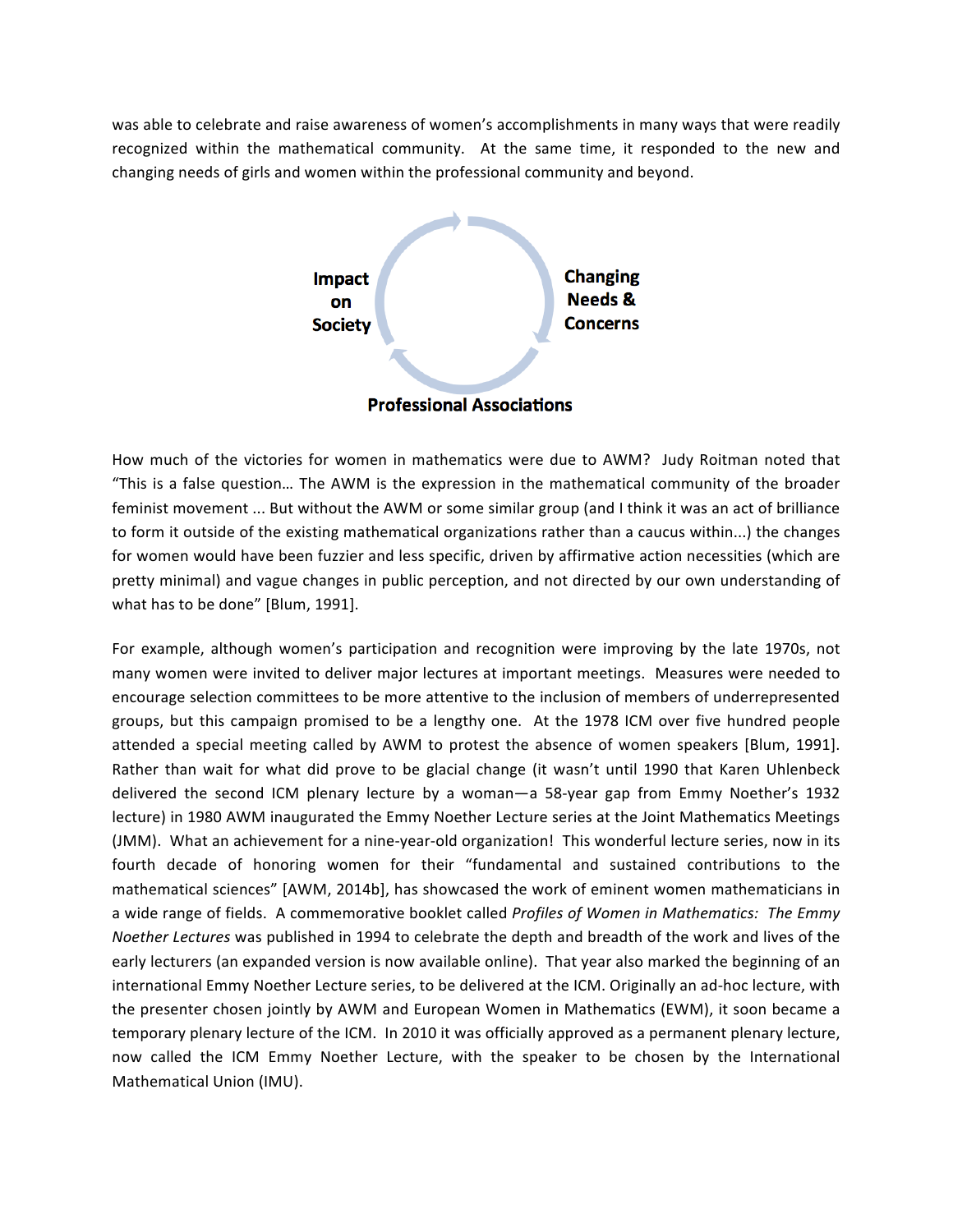Based on the success of both Noether Lectures, in 1996 AWM and MAA launched a lecture series at MathFest to honor distinguished women in the mathematical sciences or mathematics education. It was renamed in honor of mathematician Etta Z. Falconer in 2004. During her lifetime, Falconer cited both Lee Lorch and fellow African American mathematician Evelyn Boyd Granville as mentors and was quoted as saying "My entire career has been devoted to increasing the number of African American women in mathematics and mathematics-related careers" [NAM, 1996].

In 2003, the AWM-SIAM Sonia Kovalevsky Lecture series was established; the lectureship may be awarded to anyone in the scientific or engineering community whose work highlights the achievements of women in applied and computational mathematics (we do not know if any have been nominated, but thus far no male speakers have been chosen).

The first Olga Taussky-Todd lecture at the International Congress of Applied Mathematicians (ICIAM) was given in 2007, under the auspices of AWM, EWM, and the organizers of ICIAM07. In 2008, this lecture became a permanent feature of ICIAMs, chosen by the officers and board of the International Council for Industrial and Applied Mathematics (also ICIAM); it honors outstanding women in applied mathematics and/or scientific computing. The lecture series is named in tribute to and in memory of Olga Taussky-Todd, whose scientific legacy is in both theoretical and applied mathematics, and whose work exemplifies the qualities to be recognized.

In 2013, the JMM Noether Lecture was renamed the AWM-AMS Noether Lecture, with the change formally debuting at the 2015 San Antonio meetings. Looking back, the inaugural Emmy Noether Lecture in 1980, "A Survey of Coding Theory" by F. Jessie MacWilliams (also in San Antonio), led to the successful establishment of five lecture series, one now sponsored by each of the IMU and the ICIAM and the others now co-sponsored by AWM and each of AMS, MAA and SIAM, the three major mathematical societies.

There have been many other AWM activities, both at its own conferences and other national and international conferences, which have built upon earlier successes and are designed to spotlight women and create new opportunities for community building. For example, there have been numerous symposia organized in honor or memory of individual women mathematicians—Emmy Noether, Sonya Kovalevsky, and Julia Robinson, to name a few. Special Sessions at the JMM have been organized by the Noether Lecturer for over twenty years to further highlight the work of the lecturer, along with showcasing the work of other women and of underrepresented groups. AWM expects the speaker lists for these special sessions to be especially sensitive to the latter goal, while still being open to male speakers. The 1991 20th anniversary celebration of AWM's founding included the first in a successful series of annual workshops at the JMM and SIAM Annual Meetings for graduate students and postdocs. These workshops are but one example of AWM programs designed to provide financial assistance for students and early career women to travel to conferences and to interact with senior mathematicians. Although the student poster session component of these workshops remains open to all fields, AWM has recently changed the workshop itself to focus on a different field each time, in order to assist junior women to become integrated into their larger research communities. Community-building among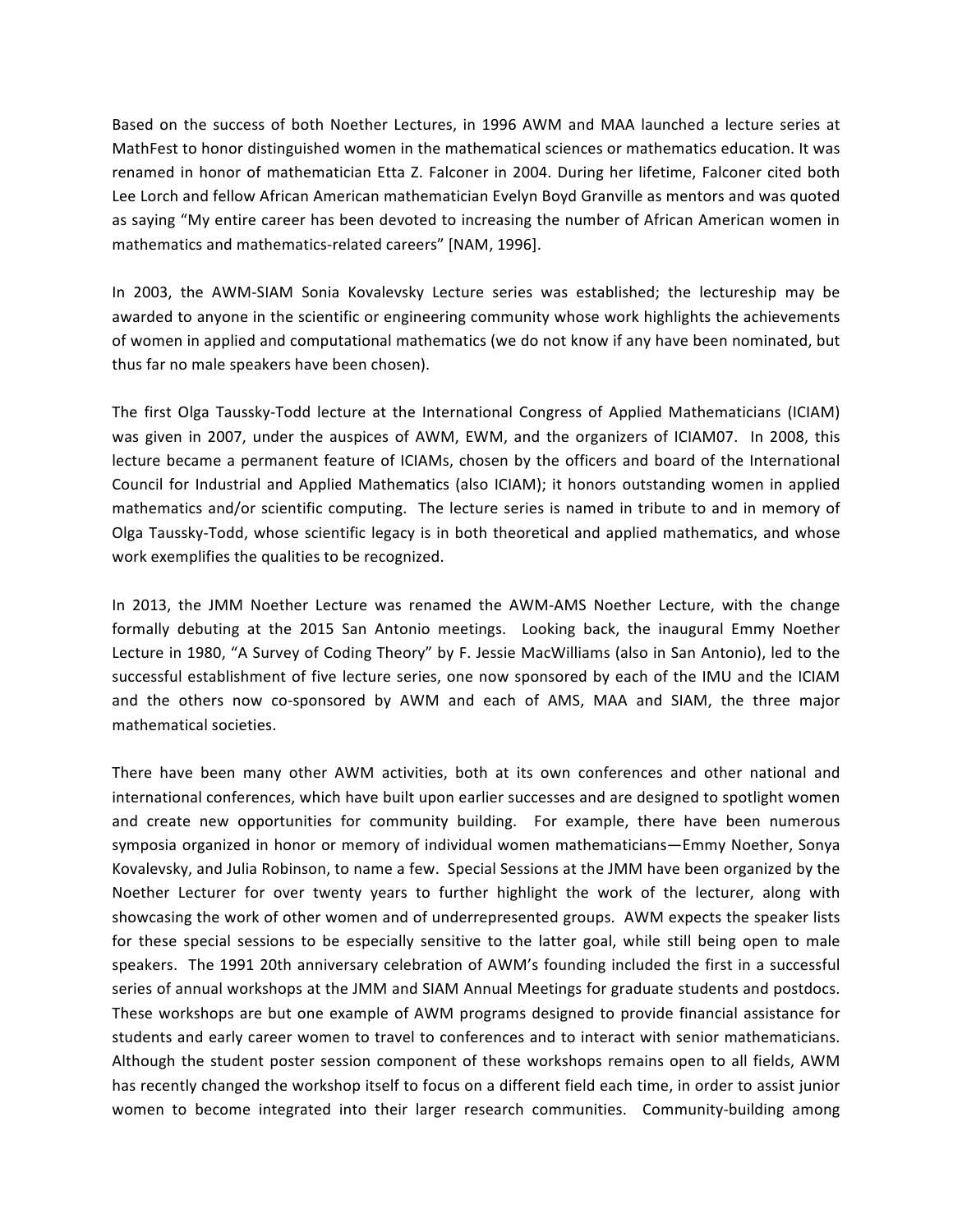women researchers in particular fields is also the motivation behind the AWM conference series, which recently emerged from the success of the 40th anniversary celebration. A contract with Springer Publishing for proceedings of these conferences provides additional recognition for the participants and a lasting record of events. AWM panels at conferences are another ongoing activity that is intended to address a diverse array of topics that are of interest to AWM members. These discussions, which date back to the early seventies, have sometimes been contentious and even raucous, but at the same time they serve as a way to build community and address emerging issues.

The *AWM Newsletter* continues to be a primary means for communication among members. Its production methods and content have evolved with the organization and with the rapidly changing electronic world. Two of the authors of this article are currently deeply involved with the newsletter: Anne M. Leggett, Newsletter Editor since 1977, puts together six issues per year, with the assistance of Sarah J. Greenwald, Associate Editor since 2011. For Anne it was a particular pleasure no longer to produce camera-ready copy (whether by typewriter or by computer), as had been the case for many years, when in 2005 AWM began employing a graphic design professional. In 2009, under the guidance of a task force, the newsletter was redesigned and a new AWM logo was created. The organization retained its green and white colors, which had originally been chosen to match the Equal Rights Amendment (ERA) color scheme. For each issue, the Newsletter Team produces the Book Review column, Education Column, and Media Column. Other regular features include the President's Report and Mathematics Live!, a series of interviews with a wide range of women mathematicians. Recently the organization, via its website, has moved to an open access model for the newsletter to reach out to a broader community and bring together people who might not have been connected otherwise.

From the very beginnings of the organization local grassroots efforts were as important to women mathematicians as were meetings at conferences. Originally organized geographically, AWM members gathered in places like Berkeley, Boston, New Jersey and Philadelphia. International groups of women also organized, like European Women in Mathematics, who began meeting after the 1974 ICM but officially organized in 1986. Korean Women in Mathematical Sciences was founded in 2004. Unlike AWM, these two societies are open only to women members. As the number of women mathematicians grew, organization by geographic location has been complemented by conferences for women in various fields, such as Women in Numbers (WIN) and Women in Shape (WiSh). Students also organized groups—the AWM student chapter program was approved in 2002— to build communities at schools and universities.

The phrase "and girls" was not officially added to AWM's mission statement until the beginning of the 21<sup>st</sup> century, but its activities extended to younger women and girls much earlier and continue to evolve over time. The first Sonya Kovalevsky High School (SKHS) Mathematics Day was held concurrently with the Kovalevsky Symposium in 1985 [Case and Leggett, 2005]. Although the initial audience was high school girls and their teachers, the program has since expanded to include middle school girls. Historically Black Colleges and Universities and programs targeted toward inner city or rural high schools have been especially encouraged, given the additional difficulties that are often faced by minority women and girls who want to pursue careers in mathematics or other STEM fields. AWM has also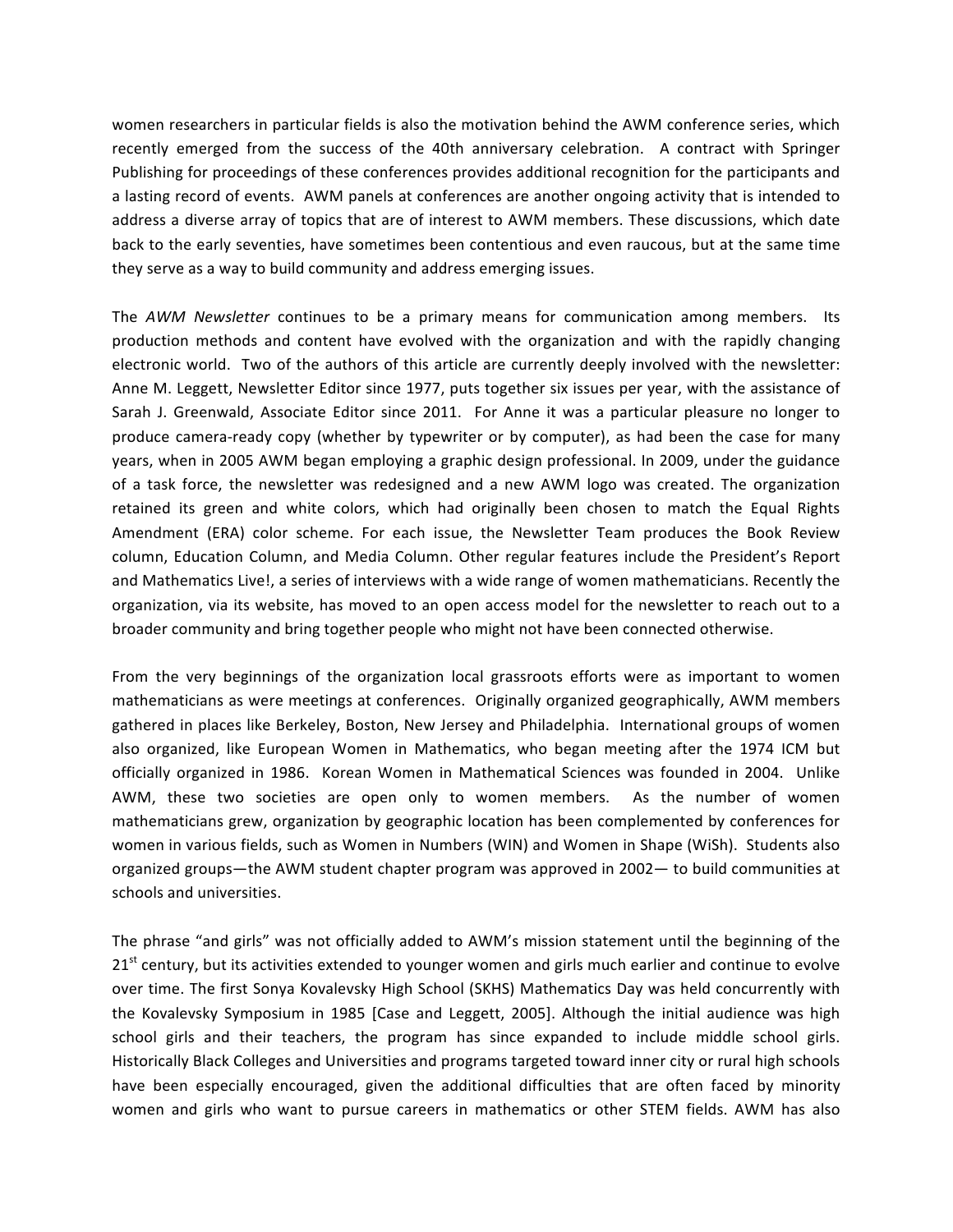worked with students in other STEM venues, including the USA Science and Engineering Festival, where the AWM booths have been very successful. AWM honors both its second president and undergraduate women with the Alice T. Schafer Prize, awarded annually since 1990 to an undergraduate woman for excellence in mathematics. The annual Essay Contest, recently co-sponsored by AWM and Math for America, encourages interactions between students in middle school through college and women mathematicians in government, academia and industry.



AWM Volunteer Veronica Krenz Working with a Student at the AWM Booth 2014 USA Science and Engineering Festival

## **Choppy Seas along the Way**

We don't want to give the impression that it has all been smooth sailing. Upon reflection, as with any organization, AWM has had its fair share of problems. Some of these issues were the natural result of the organization's growth and others are ongoing. It is especially fortuitous that Lee Lorch's criticism of the "of" in the early incarnation of the name came so early on in the organization's history. AWM could not have been as successful without the support of the men who are members. This name change was acted on immediately for the betterment of the organization. Other issues were not resolved so quickly (or at all). For example, one issue that has been a source of conflict within the organization from the very beginning and which remains so today is the militarization of mathematics. Some of AWM's members have felt that the organization should not accept funding from federal agencies, especially those connected with defense or intelligence (this was also a priority of MAG). However AWM currently has many programs that could not run without this funding.

In general, budgetary issues have existed from day one. These have been exacerbated by the ups and downs of the economy and the restrictions placed on federal funding. For example, many federal grants do not allow funds to be spent on staff salaries. Although the organization has occasionally obtained unrestricted funds from donor companies and organizations, it has never been very successful in fundraising. In fact, AWM has never been able to afford sufficient support staff to adequately manage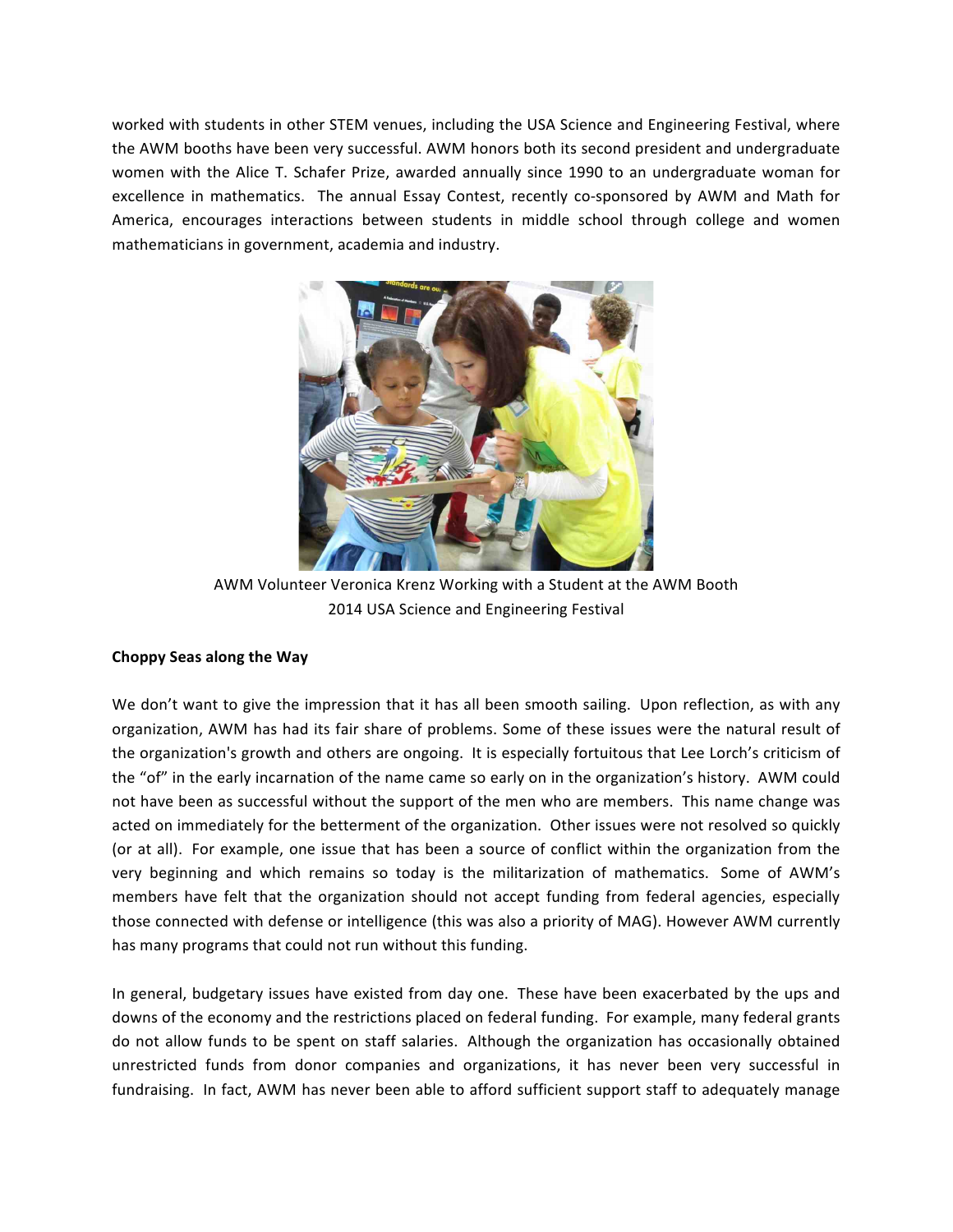its multitude of programs, which places huge demands on volunteers. There have been other resource issues as well. After Alice Schafer's retirement, AWM had to move from its Wellesley office when the college needed the space for other purposes. It then relocated to the University of Maryland. When many AWM officers felt that the organization could no longer staff that office properly, nor afford to keep it running, AWM transitioned again to an office management firm. AWM has long felt that an Executive Director is necessary, in addition to all its volunteers. However, what sort of person best fits this position has been a source of contention among the officers. The recent model of a part-time Executive Director with release time and salary-sharing arranged with her university has been working well so far. It is not clear whether AWM will ever be able to afford the full-time position that it would prefer.

Many aspects of AWM's governance structure have been debated among its membership. To be successful as a woman mathematician, especially among the older guard, has not been easy for many, and the tactics some women have adopted to succeed, whether or not consciously, sometimes get in the way as they interact with their mathematical sisters. Strong personalities can both create and impede progress, as is true for many non-profit organizations. The transition between successive leaders has been difficult at times, due in part to differing experiences and priorities, as well as feelings of personal investment in AWM. Over the years there have also been tensions between those who identify primarily as researchers and those who identify primarily as educators, although they are hopefully less strong today.

In many ways, AWM's successful programs are an achievement of which members can be proud, but they also indicate a weakness, which is the tendency for the organization to spread itself too thin. Part of the problem is AWM's reluctance to let go of any program or project, whether or not it has been truly successful. One example is the Speakers' Bureau, a laudable initiative that just sort of fizzled out, where periodic suggestions are made that the program should be reinstituted. Trying to be all things for all women mathematicians (and the girls who are potential future mathematicians) can be both exhilarating and exhausting, not to mention impossible.

### Why AWM Is Still Needed

Given the changes in the professional mathematical community since 1971, there is anecdotal evidence that many young women (both students and junior faculty) wonder why they should join AWM, questioning whether it is needed in today's world. They may or may not understand that AWM members raised consciousness about professional issues including devastating cases of discrimination, undeserved differences in salary, disparaging comments about the role of women in the workforce, nepotism rules and an absence of child care at work that were once so common. The percentage of PhDs going to women has vastly improved since the dreary situation in the 1950s. Maybe the work is done: female graduate students who believe that they haven't been discriminated against yet don't expect poor treatment in the future. Those of us who have been members of AWM for many years wish they were right. Many workplace conditions that were far from optimal for women's success have improved greatly, but there remains plenty more to accomplish.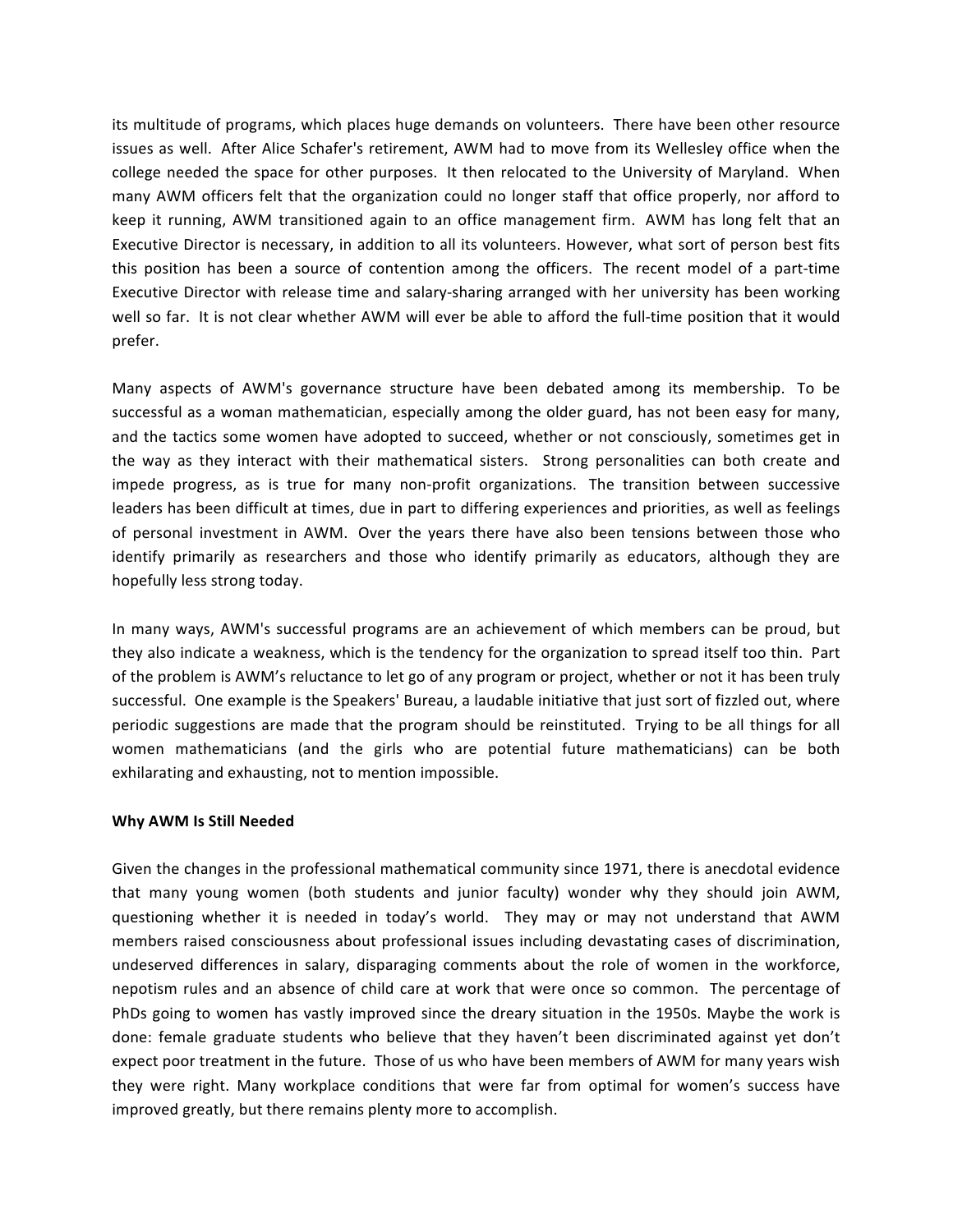Case in point, according to a U.S. Department of Commerce report [2011], women in the United States held less than 25% of STEM jobs even though they held about half of all jobs. This government agency pointed to a lack of role models, gender stereotypes and less family-friendly flexibility in the STEM fields as possible factors. The report also highlighted the continued need to encourage and support women in STEM.

AWM has continued to create initiatives and to adapt in response to these and other societal needs and concerns. While role models and mentors are more readily available than in the past, due to an increase in the number of women mathematicians and to the numerous programs designed to increase the participation of girls and women in mathematics, women mathematicians are still far from proportionately represented in many contexts, ranging from employment in the tip-top research departments, to conference speakers and awards and even on Wikipedia pages. Hee Oh became the first woman tenured in mathematics in the 312-year history of Yale in 2013—this is fantastic, but what took so long? New AWM research prizes are intended to help mid-career women achieve the next level of success. The dearth of women receiving major mathematical recognition has long been a concern, and AWM has continued to push for women to receive their fair share of jobs, speaking invitations and mathematics awards. Years ago professional organizations like AMS and MAA agreed to start keeping statistics on how many invited women speakers there were and how many participants in special sessions were women. This effort has helped, but people still "forget" women and underrepresented minorities if not given specific reminders. So there are still situations in which the old boys' network seems to rear its ugly head, for example, conferences with no women speakers. The Association for Women in Science (AWIS) received an NSF ADVANCE grant for 2010–2012 to fund the project "Advancing Ways of Awarding Recognition in Disciplinary Societies (AWARDS)," designed to create a sustainable framework for assuring progress towards more equitable rewards and recognition for women and members of underrepresented groups in a wide range of scientific communities. One outcome of this grant was a document listing best practices for selection committees. This has been another big step forward, but it has not transformed selection processes overnight, either. For example, the first class of AMS Fellows had a rather higher percentage of women in its ranks (partly because major prize winners, etc., were all snapped up in the first round) than the second class, which was only about 10%. Ruth Charney, AWM president from 2013 to 2015, began facilitating nominations of women for major prizes and awards, and Marie Vitulli, chair of AWM's Policy and Advocacy Committee, has been working on how to close the Wikipedia gender gap.

Gender stereotyping also remains, although often in much more subtle ways than in the past. For instance, in a 2011 Statement on Fairness in Testing, AWM recommended ending the practice of asking people to mark down demographic information immediately prior to or during a test, because of the wide body of research on stereotype threat. However, this practice continues to be used in many testing situations. Regarding family-friendly policies, AWM and other professional organizations are working at improving child care at conferences. Harassment at professional conferences has also been a focus of recent efforts. From a different vantage point, a female high-school student wrote an article for the Education Column in the July–August 2014 *AWM Newsletter* accusing her male fellow students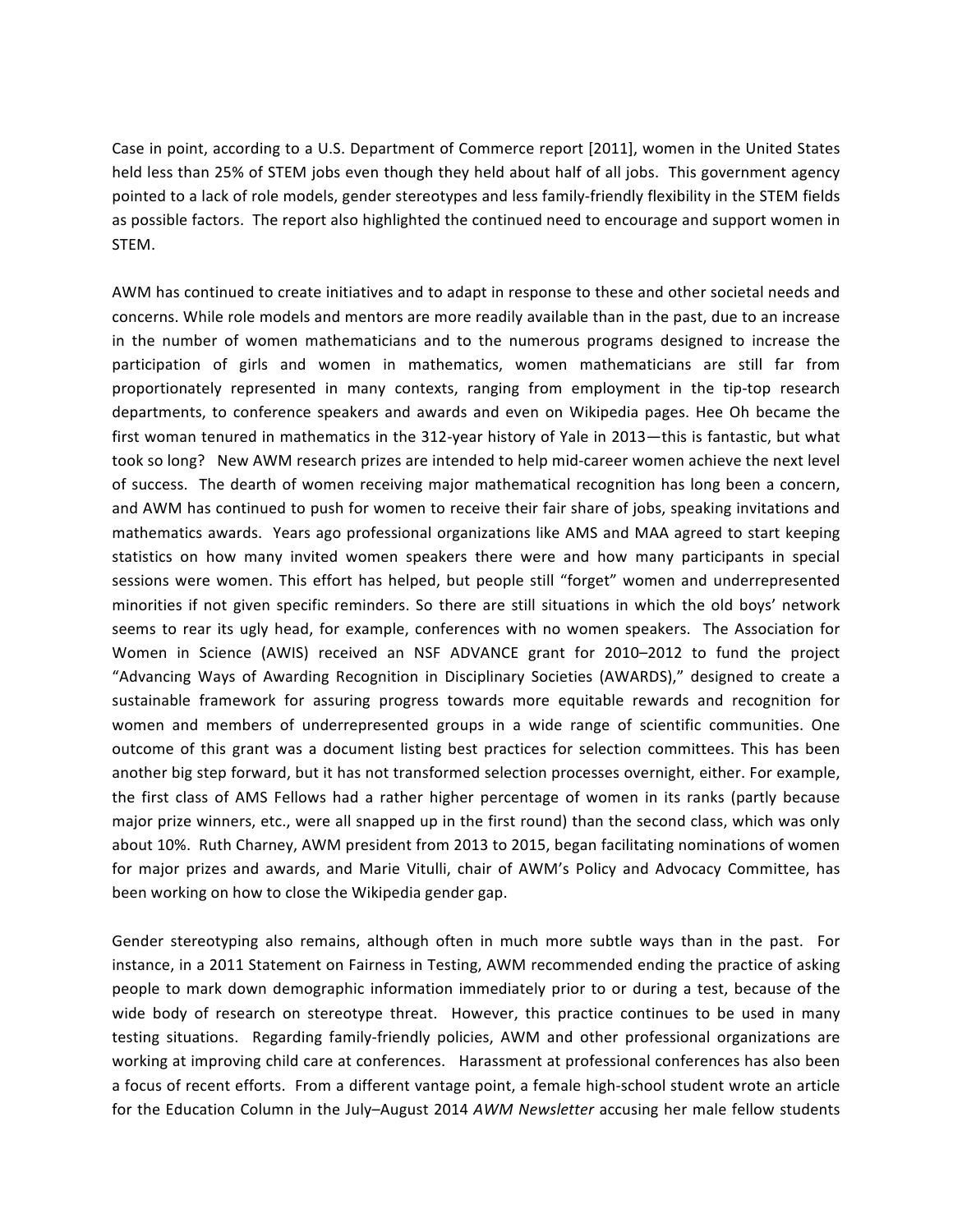of sexist attitudes towards girls in math classes. Sadly, although we believe that this kind of thing is less prevalent than it once was, it is clear that there is still much need for improvement.

But there is good news to tell this student and others. It's August 2014, and the IMU has finally recognized that there are women doing work worthy of its highest honor! AWM is so happy that Maryam Mirzakhani has won a Fields Medal. She was a plenary speaker at the 2013 AWM Research Symposium and had earlier received numerous awards, including the 2013 AMS Ruth Lyttle Satter Prize in Mathematics. Maryam has said: "This is a great honor. I will be happy if it encourages young female scientists and mathematicians. I am sure there will be many more women winning this kind of award in coming years." Right on!

Today there are more than 3000 members (both women and men) of AWM, continuing to work to effect positive change. The membership represents a broad spectrum of the mathematical community—from the United States and around the world. There is no question that women in mathematics and in society as a whole have taken many large strides since that long-ago gathering of suffragists and supporters in Seneca Falls, but the journey continues to be an uphill climb. Many of the issues that united AWM's founders, including barriers to professional advancement and work-life balance, are still faced by today's women and girls in mathematics. However, the hard work of AWM's founders, members, and supporters continues to bring to life the vision of a nurturing environment in which success in mathematics is not a matter of gender, and where women and girls can see growing numbers of others like themselves and enjoy one another's company as mathematicians and more. Despite the difficulties, we are happy to be making the climb together.

**Acknowledgments:** Thanks to Bettye Anne Case, Joanne Darken, Mary Gray, Cathy Kessel and Diane Laison for helpful conversations, and to Wellesley College for access to its AWM Archives Collection.

#### **References and Further Readings:**

AWM. "*AWM Newsletter*." 2014a. https://sites.google.com/site/awmmath/awm/newsletter

AWM. "Noether Lectures." 2014b. https://sites.google.com/site/awmmath/programs/noether-lectures

Blum, Lenore. "A Brief History of the Association for Women in Mathematics: The Presidents' Perspectives." *AMS Notices* 38 (7), 1991, pp. 738–774. http://www.awm-math.org/articles/notices/199107/blum/ 

Case, Bettye Anne and Anne M. Leggett. *Complexities: Women in Mathematics*. Princeton, NJ: *Princeton* University Press, 2005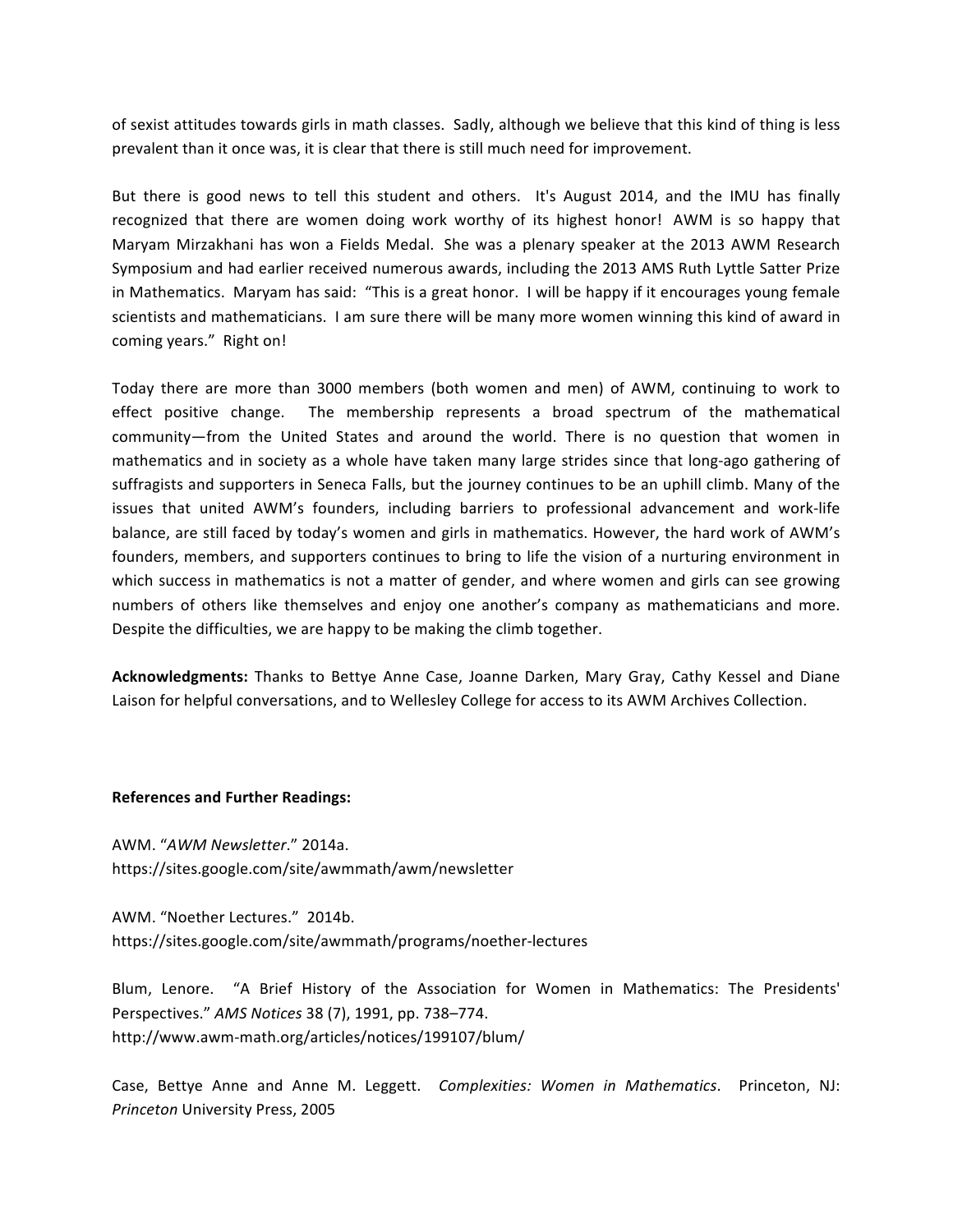Darken, Joanne. Personal communication, 2014

Frystak, Shannon L. Our Minds on Freedom: Women and the Struggle for Black Equality in Louisiana, 1924-1967. Baton Rouge: Louisiana State University Press, 2009

Gray, Mary. "The Association for Women in Mathematics—A Personal View." The Mathematical *Intelligencer* 13 (4), 1991, pp. 6-11

Gray, Mary. Personal communication, 2014

Green, Judy and Jeanne LaDuke. "Women in American Mathematics" in Duren, Peter (ed.), *A Century of Mathematics in America, Part II.* With the assistance of Richard A. Askey, Uta C. Merzbach. Providence, RI: American Mathematical Society, 1989

Green, Judy and Jeanne LaDuke. Pioneering Women in American Mathematics: The Pre-1940 PhD's. Providence, Rhode Island: American Mathematical Society, 2008

Greenwald, Sarah J. "The AWM Newsletter Archives." AWM Newsletter 42(3), 2012, pp. 5-6.

ICERM. "AWM Anniversary Conference at Brown University (September 17-18, 2011): 40 Years and Counting: AWM's Celebration of Women in Mathematics." https://icerm.brown.edu/awm-anniversary-2011/

Jacob, Kathryn. "How Johns Hopkins Protected Women from 'The Rougher Influences'," AWM *Newsletter* 6(5), 1976, pp. 2–4

Jones, Phillip S. "Historical Background and Founding of the Association." in May, Kenneth O (ed.), The *Mathematical Association of America: Its First Fifty Years.* Washington, DC: Mathematical Association of America, 1972

Kenschaft, Patricia C. Change is Possible: Stories of Women and Minorities in Mathematics. Providence, RI: American Mathematical Society, 2005

LaDuke, Jeanne, Mabel S. Barnes, Olga Taussky-Todd, Vivienne Malone-Mayes and Judy Green. "Centennial Reflections on Women in American Mathematics." Panel presented at the AMS Centennial Meeting, Providence, RI, August 9, 1988 and published in *AWM Newsletter* 18(6), 1988, pp. 4–12.

Laison, Diane. Personal communication, 2014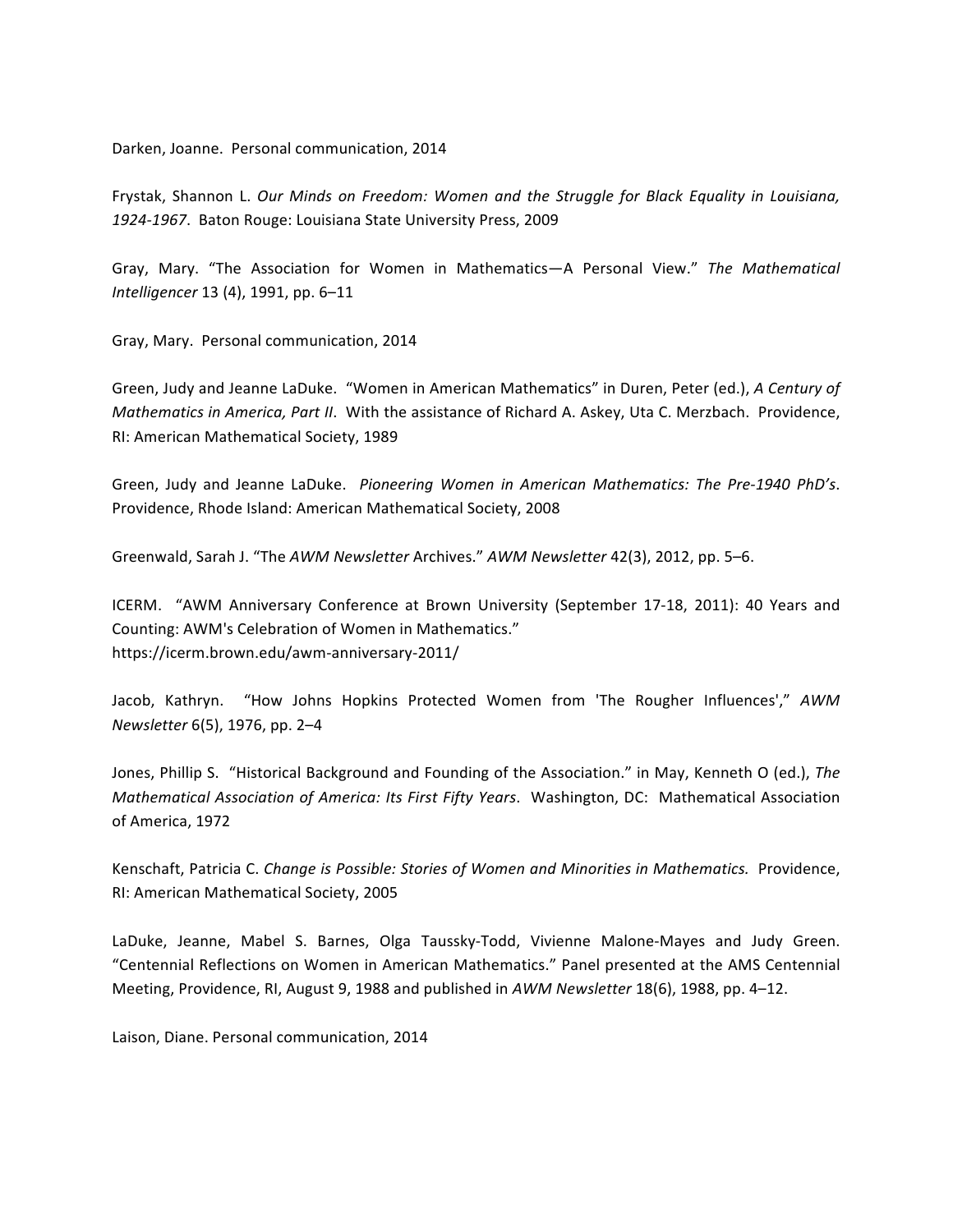Mandelson, Dayle A. "Women's Changing Labor-Force Participation in the U.S." in Dubeck, Paula and Kathryn Borman (ed.), Women and Work: A Handbook. With the assistance of Sonia Carreon and Amy Cassedy. New York, NY: Routledge, 2013

Morawetz, Cathleen S. "Women in Mathematics." *Notices of the American Mathematical Society* 20(3), 1973, pp. 131-132

Murray, Margaret. *Women Becoming Mathematicians: Creating a Professional Identity in Post-World War II America*. Cambridge, MA: The MIT Press, 2000

NAM. "Biography of Etta Zuber Falconer." NAM Newsletter, XXVI(2), 1996, p. 5

National Parks Service. Women's Rights National Historical Park. United States Department of the Interior, 1994. http://www.nps.gov/wori/planyourvisit/upload/Brochure-Reduced-size.pdf

National Science Foundation. *Survey of Earned Doctorates*. http://www.nsf.gov/statistics/srvydoctorates/

Pitcher, Everett. A History of the Second Fifty Years, American Mathematical Society 1939–1988: Volume 1. Providence, RI: American Mathematical Society, 1988. http://www.ams.org/samplings/math-history/hmpitcher-index

Pitcher, Everett and Paul T. Bateman. "The Annual Meeting in Dallas." Bulletin of the American Mathematical Society 79(4), July 1973, pp. 655-662. http://www.ams.org/journals/bull/1973-79-04/S0002-9904-1973-13251-3/S0002-9904-1973-13251- 3.pdf

Pitcher, Everett and Kenneth A. Ross. "The Annual Meeting in San Francisco." Bulletin of the American Mathematical Society 80(4), July 1974, pp. 587-778. http://projecteuclid.org/download/pdf\_1/euclid.bams/1183535690

Presidential Commission on the Status of Women. American Women: Report of the President's *Commission*. Washington, DC: GPO, 1963

Rury, John L. "Who Became Teachers" in D. Warren (ed.), *American Teachers: Histories of a Profession at Work*. New York: Macmillan, 1989

SIAM. "The AWM-SIAM Sonia Kovalevsky Lecture." http://www.siam.org/prizes/sponsored/kovalevsky.php